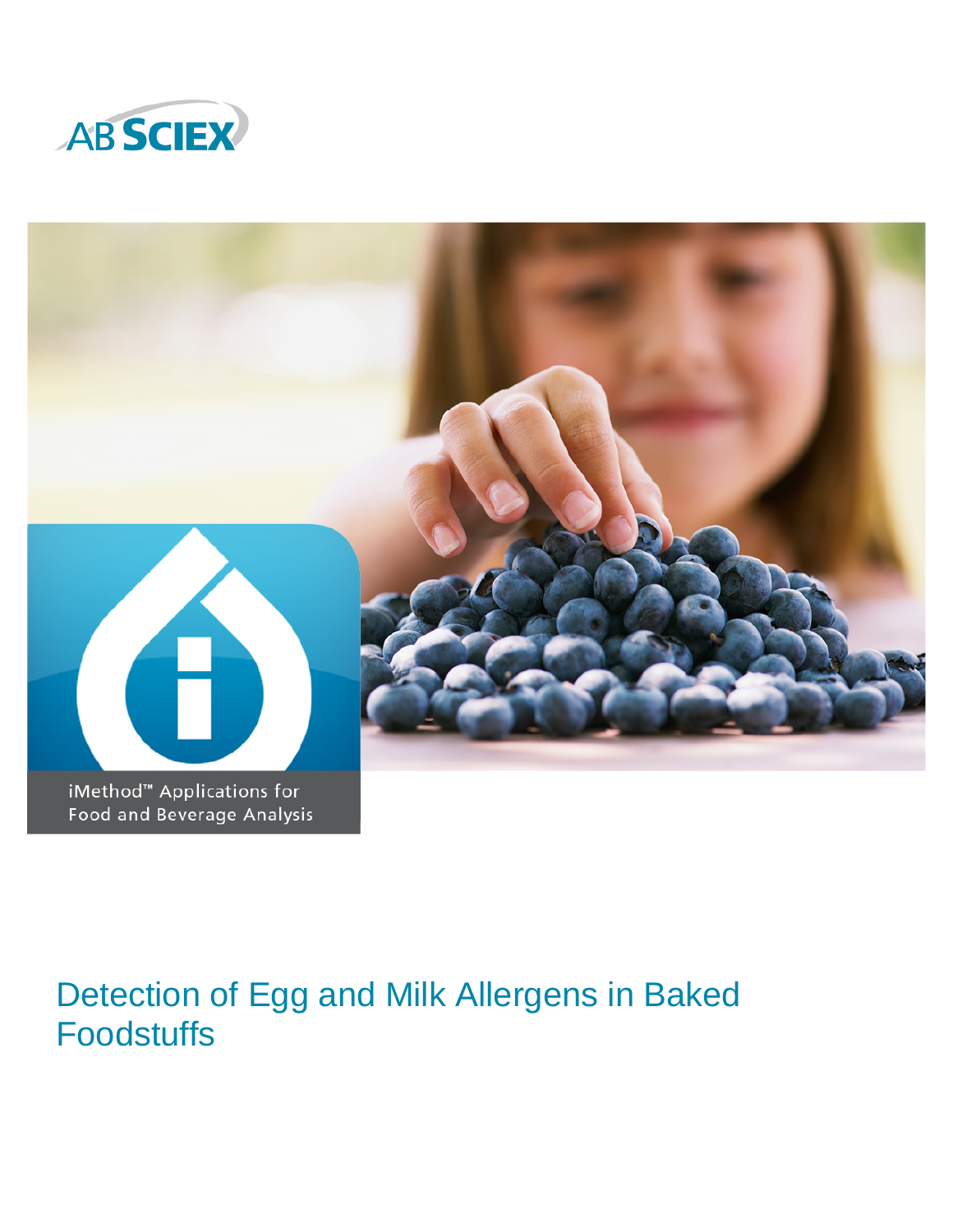

## Detection of Egg and Milk Allergens in Baked Foodstuffs

**A novel approach to identify multiple allergens in a food sample using a single procedure with reliable direct analysis by LC-MS/MS** 

*An Overview of the verified iMethodTM Application for Egg and Milk Allergens Version 1.0 for Cliquid® Software* 

#### **Introduction**

Food allergies are on the rise across the world. Interestingly, the number of children with food allergies has reportedly increased by 18% from 1997 to 2007, according to the U.S. Centers for Disease Control and Prevention. Allergic reactions to consuming specific food proteins can range from mild rashes and hives to severe anaphylaxis or loss of consciousness. Given that there is no cure for food allergies, avoidance of the allergen is the only way to prevent a reaction, making accurate food labeling an essential resource for allergen sufferers.

Since allergens are almost exclusively proteins, protein-based methods are most typically used to identify allergens in food products. The most common approaches, ELISA and PCR, exhibit a host of limitations such as matrix interferences, allergen cross-reactivity, and susceptibility to false positive and false negative results. Furthermore, regulations will likely become more stringent for food labeling in the future, and a reliable, robust, and accurate quantitative approach to allergen detection in foods will be a necessity.

In our new Allergen iMethod™ Application, we present a novel analytical analysis method that allows the accurate and reliable identification of multiple allergens in a baked food product using a single sample preparation procedure with direct analysis of the allergen peptides by LC-MS/MS. This procedure produces highly reliable and accurate semi-quantitative results and is the only of its kind to allow for the determination of multiple allergens in a single analysis.

#### **Method Overview**

This application identifies 2 different egg peptides and 5 different milk peptides. The basic outline of the sample preparation procedure for this analysis is shown in Figure 1. Briefly, allergenic proteins are extracted from the sample, then proteins are reduced and alkylated prior to undergoing digestion into small peptide fragments. The digested sample is cleaned using solid-phases extraction to remove unwanted matrix components, and the final eluted peptides are analyzed by LC-MS/MS.

This method was optimized using the following specific supplies and equipment beyond basic lab equipment and reagents: (1) Phenomenex Strata-X 33 um plyermeric reverse phases SPE



**ABSCIEX** 

**Figure 1. Sample preparation overview for analysis of milk and egg allergens in food samples.**